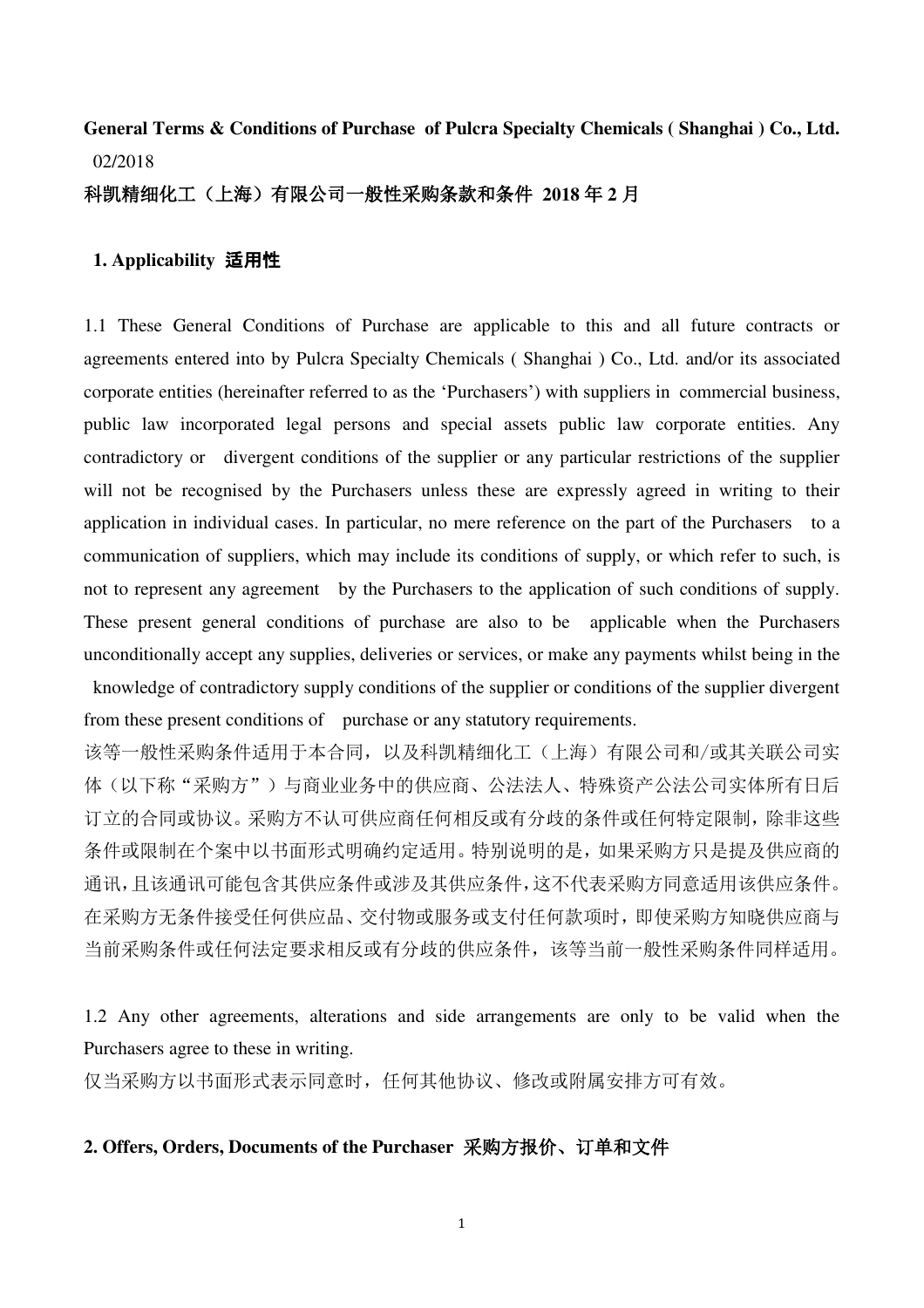2.1 The supplier is to keep precisely to the enquiry of the Purchasers when making a tender or offer, and to refer expressly to any to divergences. Orders and alterations to orders are to be given in writing.

在投标或报价时,供应商应对采购方的询问作出准确回应,并明确提及任何分歧之处。订单和 订单修改应以书面形式作出。

2.2 Should the supplier make a tender or an offer and cost estimates, such are to be free of charge for the Purchasers and represent no obligation for the Purchasers. Cost estimates will only be remunerated by written agreement.

如果供应商进行投标或报价并作出成本估算,供应商不得就此向采购方收取费用,且采购方不 承担任何责任。成本估算仅以书面约定的形式进行补偿。

2.3 Orders and alterations to orders are to be given in writing. The supplier is to verify an order with immediate effect for any recognisable errors, ambiguities; incompleteness as well as unsuitability of the specifications selected by the Purchasers for the intended use, and inform the Purchasers with immediate effect of any necessary alterations or clarification of the order. The supplier is to refer expressly in all its tenders or offers, to any divergences from an enquiry or tender invitation of the Purchasers.

订单和订单修改应以书面形式作出。供应商应立即审核订单中任何可辨认的错误、分歧,以及 采购方所选规格与预期用途不完备、不适合之处,并立即将订单中任何必要的修改或说明告知 采购方。供应商应在其所有投标或报价中明确提及与采购方的询问或招标邀请任何有分歧之 处。

2.4 All orders and alterations to orders are to be confirmed by the supplier in writing. The order numbers of the Purchasers are to be included in all correspondence, on invoices and consignment notes (way notices-/ instructions pasted on railway trucks, waybills, bills of lading, delivery notes, express-good stubs, postal parcel registration slips, etc.) The same is also to apply for the date of an order and, when available for the position number. In addition, an indication of the offload station is to be included upon request. Should any diversion in delivery arise through failure to observe the foregoing, for which the supplier is responsible, then the supplier is to indemnify the Purchaser for the resultant charges arising (demurrage, marshalling-yard charges, etc.).

所有的订单和订单修改应由供应商以书面形式确认。采购方的订单编号应包含在所有的通信、 账单和托运单中(粘贴于铁路货车上的通知/指示、运货单、提货单、交货单、特快货物存根、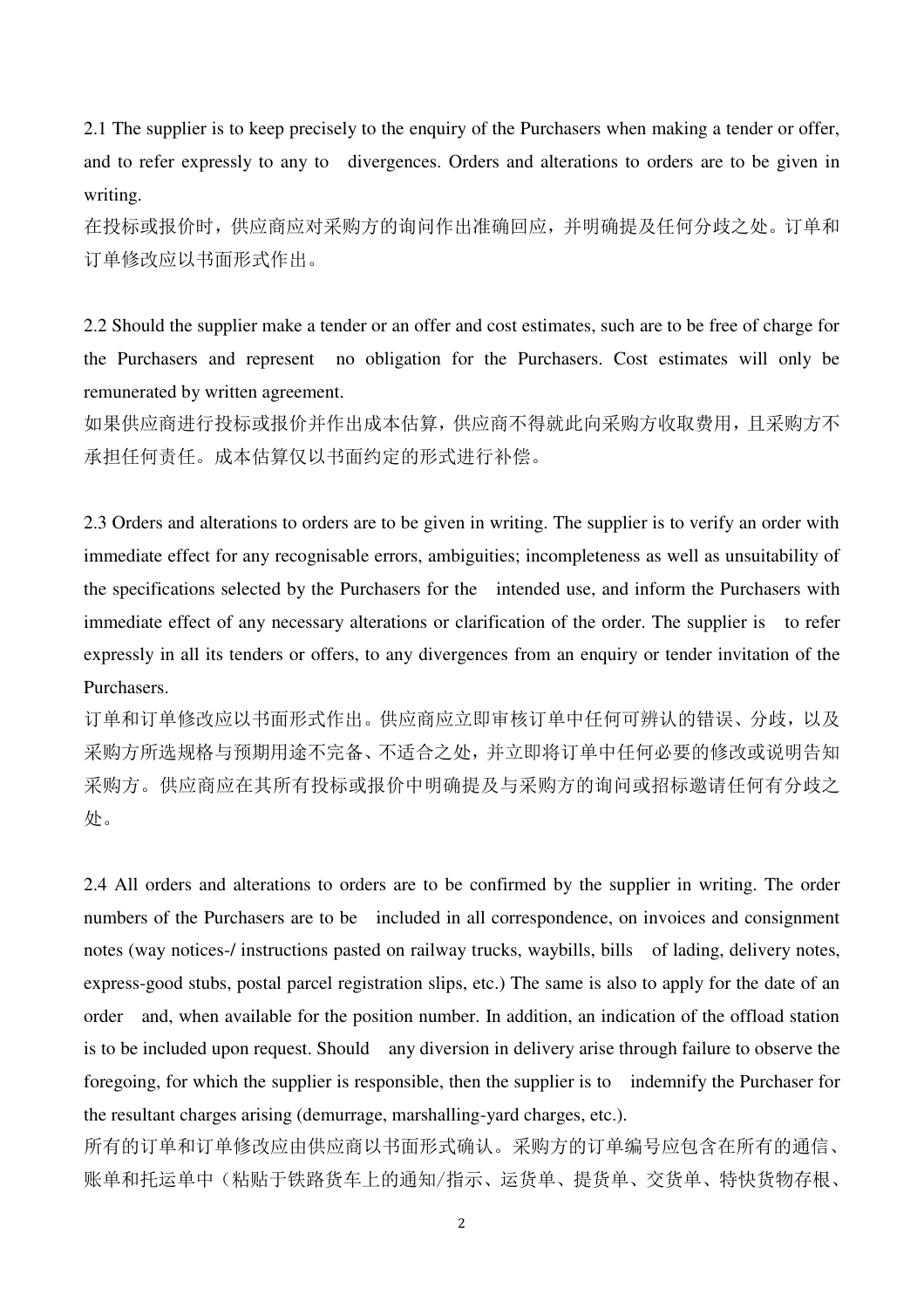邮寄包裹登记单等)。订单日期和位置编号(可获得时)同样适用上述规定。另外,如有要求, 卸货站的指示应包含在上述文件内。如因未能遵守前述规定导致交货发生任何转移,且该情形 可归责于供应商,供应商应赔偿采购方产生的必然费用(逾期费、编组站费用等)。

2.5 Purchaser reserves rights of title and copyrights to all and any figures, drawings, computations, samples, data sheets and other documents which are basis of the purchase order. Such documents shall be used solely for the delivery in accordance with the purchase order. Upon final execution of the purchase order, these documents shall be returned to Purchaser without prior request to such effect. Without Purchaser's express written approval, any such document and any information contained therein shall not be disclosed or made available to any third party unless information contained therein have or become publicly known. This obligation remains valid after the termination of the contract.

采购方对所有及任何数字、图表、计算、样品、数据表和其他作为采购订单基础的文件保留所 有权和著作权。该等文件应仅用于根据采购订单进行的交付。在采购订单的最终执行阶段,该 等文件应返还给采购方且采购方无需对此作出事前要求。未经采购方明确的书面批准,任何该 等文件及其中所包含的任何信息不得披露或提供给任何第三方,除非其中所包含的信息已为公 众知晓。该义务在合同终止后仍然有效。

2.6 Irregardless of any other rights-/ entitlements, the Purchasers can withdraw from a contract, or give notice to terminate the contractual relationship with immediate effect, in cases of ongoing repeated perpetration of the foregoing requirements, or on the occurrence of material grounds within an ongoing repeated perpetration, or when insolvency proceedings are opened upon the assets of the supplier, or when the supplier fails to address essential duties and the supplier has not yet completed a contract or not entirely fulfilled the same.

如果不断重复违反前述要求,或在某次重复违反行为中发生实质性事由,或针对供应商资产启 动破产程序,或供应商未能履行重要义务且供应商尚未完成合同或未完全履行合同,不论存在 任何其他权利或资格,采购方可退出合同,或发出通知终止合同关系且立即生效。

## **3. Delay in Delivery, Penalty, Documents** 迟延交货、罚金、文件

3.1 The delivery time stated in the purchase order is binding. 采购订单中规定的交货时间具有约束力。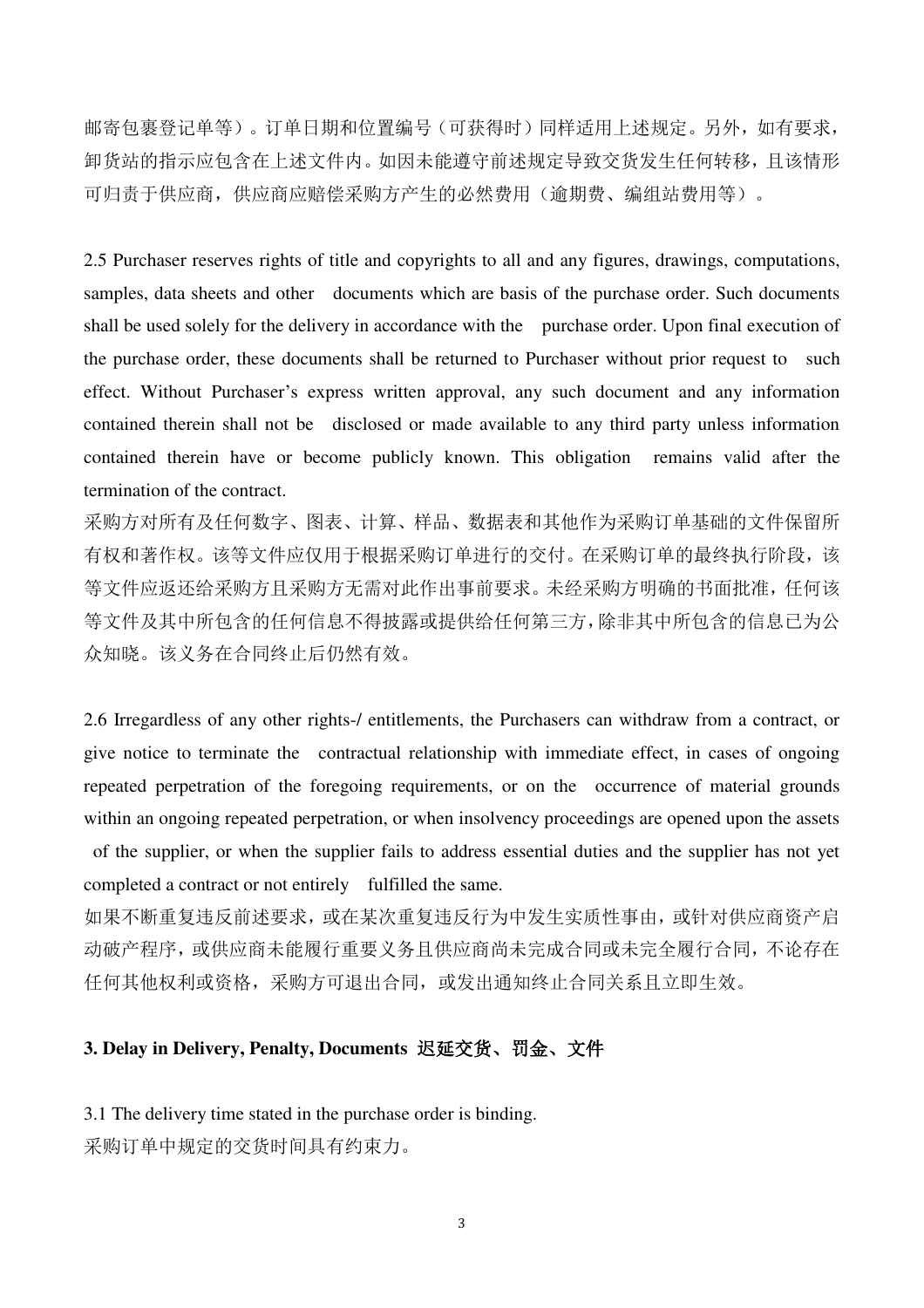3.2 The period of delivery will be counted from P/O date. 交货时间将从采购订单的日期起算。

3.3 The delivery of data sheets and instructions of use as agreed shall be a part of the supply and a prerequisite for its punctuality and completeness.

按照约定交付数据表和使用说明,应当属于供应的一部分,是其准时性和完整性的前提。

3.4 Once the supplier recognises, that it is unable to execute its contractual duties on deliveries of goods or services rendered – independent of the reasons for a delay – in whole or in part within the agreed delivery time periods, it is to notify the Purchasers with immediate effect in writing as to the causes and the anticipated duration of the delay involved. The Purchasers are however to be entitled to assert all rights against the supplier resulting from a culpable failure to notify such delays. An unconditional acceptance of a late (partial) delivery of goods or (partial) service rendered is to represent no waiver by the Purchasers of their rights regarding a late (partial) delivery of goods or late (partial) rendering of services.

一旦供应商确认其在约定交付时限内全部或部分不能履行交付所供货物或服务的合同义务,不 论迟延的理由如何,供应商应立即将迟延事由和预计持续时间以书面形式通知采购方。如果供 应商未能告知上述迟延且应受谴责的,采购方有权向供应商主张所有权利。无条件接受迟延(或 部分迟延)交付的货物或提供的服务,并不代表采购方放弃其对迟延(或部分迟延)交付的货 物或提供的服务享有的权利。

3.5 In cases of culpable delays in the delivery of goods, the Purchasers are to be entitled to assert a contractual penalty of 0.5% of an order for each week of delay. An assertion of indemnity for any further loss or damage is reserved by the Purchasers. Any contractual penalties payable by the supplier can however to be offset by the Purchasers against the invoiced value. 如果供应商迟延交货且应受谴责,每延迟一周,采购方有权按照订单的 0.5%主张合同罚金。 采购方保留主张赔偿任何日后损失或损害的权利。供应商应付的任何合同罚金可由采购方从账 单金额中抵销。

3.6 When applicable, certificates of origin, supplier's declarations according to Council Regulation (EC) 1207/2001 and other confirmations of origin as may be applicable shall be procured and provided by Supplier with all necessary information and shall be duly furnished to Purchaser. 在适用的情况下,供应商应获得并提供原产地证书、根据理事会条例(欧共体)1207/2001 作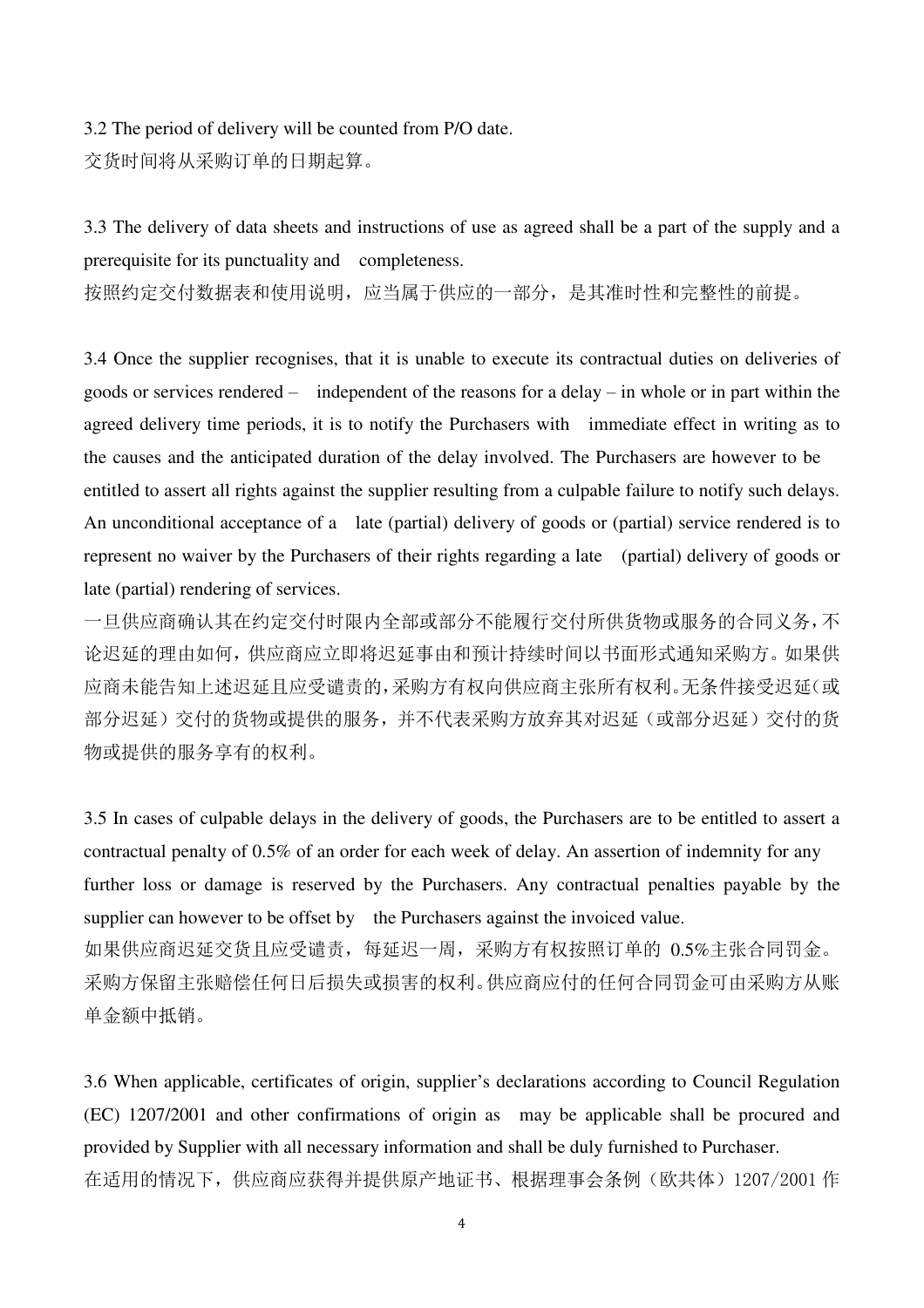出的供应商声明(如适用)以及其他可能适用的原产地确认,附带所有必要的信息,并及时提 供给采购方。

3.7 Partial deliveries already effected will not be deemed independent transactions. 已受影响的部分交付将不被视为独立交易。

## **4. Packing, Shipment** 包装、运输

4.1 The consignment of goods, unless otherwise agreed is to be pursuant to the DDP (Incoterms 2010) and delivered to the postal address specified for consignment.

除非另行约定, 货物的托运应适用 DDP 术语 (2010 年国际贸易术语解释通则), 并交付至托 运指定的联系地址。

4.2 The packing of supplies of goods to be delivered is to be undertaken so as to avoid loss or damage during transportation. The supplier is to be liable for all loss or damage resulting from insufficient packing. Upon the demand of the Purchasers, the supplier is, to collect all resultant outer packaging, transportation- and sales packaging at the place of delivery, or to have these collected by third parties. When a special charge agreed for packing materials, then the cost of such are to be specifically shown separately in tenders, offerings and invoices.

对于即将交付的货物应进行包装以避免运输中的损失和损害。供应商应承担因不充分包装导致 的所有损失和损害。基于采购方的要求,供应商应在交付场地收集所有产生的外包装、运输和 销售包装,或要求第三方收集。如对包装材料约定了特殊费用,该费用应单独在投标、报价和 账单中明确列出。

4.3 The supplier is to package-, label-/ designate and consign -hazardous goods' products in accordance with the relevant requisite national and international regulations or statutory requirements. Such labelling-/ designation is to be indicated in all order confirmations and consignment notes. Upon written confirmation by both parties, the supplier is to comply with all duties imposed upon the supplier (within the meaning of Directive (EC) No.: 1907/2006 (hereinafter referred to as 'REACH')), as per the REACH requirements with regard to a delivery of goods. In particular, the supplier is to provide a security data sheet pursuant to Art. 31 of the REACH Regulations for all the situations prescribed in Art. 31, Sections 1 to 3 of the REACH Regulations, in the national language of the recipient country.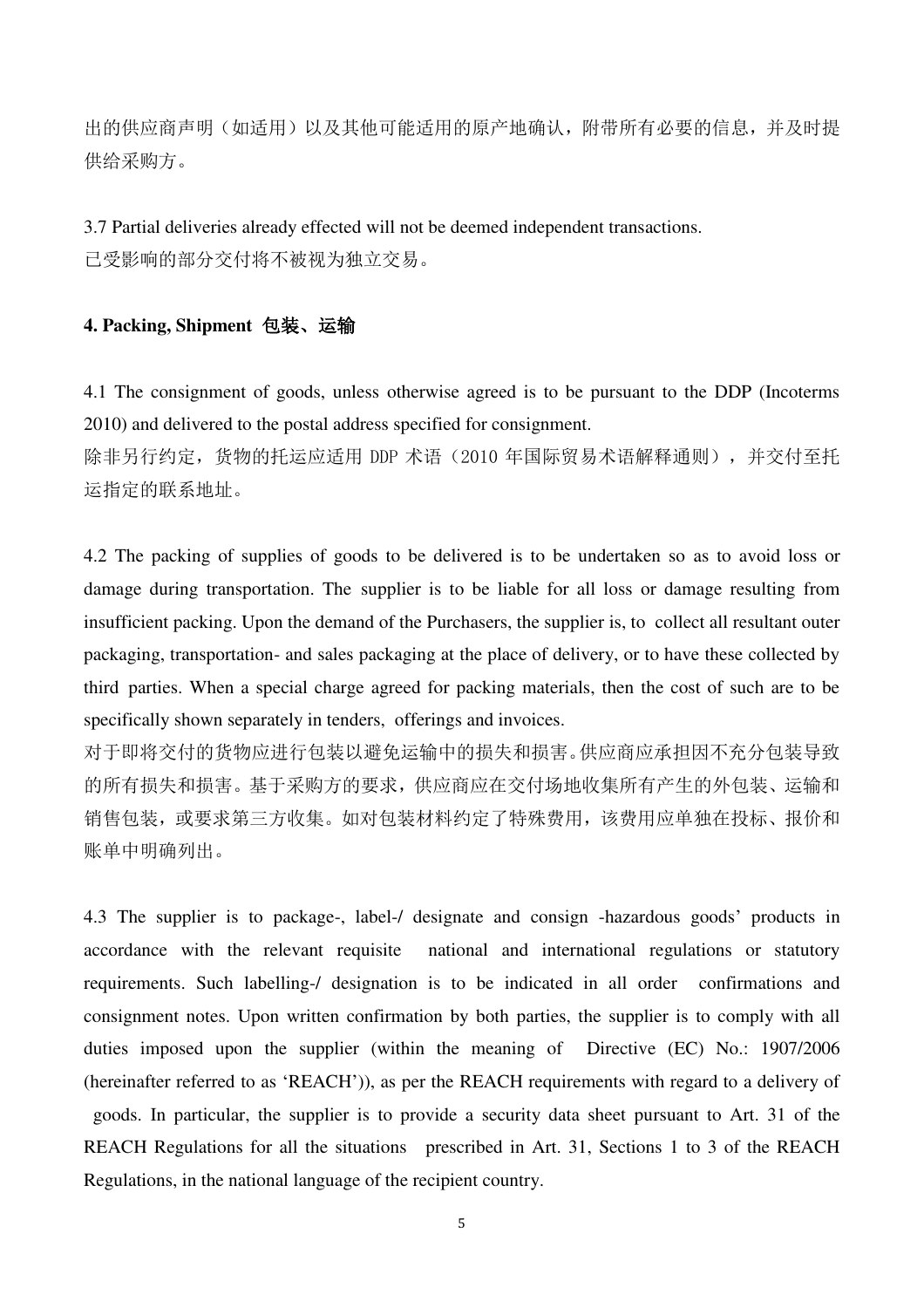供应商应根据相关的必要国内和国际规定或法定要求对危险货物产品进行包装、标注/标明和 托运。上述标注/标明应显示在所有订单确认和托运单中。在双方书面确认的情况下,根据 REACH 法规中关于货物交付的要求, 供应商应遵守施加于其的所有义务(在指令(欧共体) 编号 1907/2006(以下称"REACH")所指的含义之内)。特别说明的是, 在 REACH 法规第 1-3 章第 31 条规定的所有情形下,供应商应根据 REACH 法规第 31 条,使用接收地的国家语 言,提供一份安全数据表。

4.4 Supplier will be liable to Purchaser for the due and proper labelling/marking of all consignments requiring so. Such labelling/marking shall also be repeated in order confirmations and all shipping documents.

供应商将就所有托运货物中有所要求的的标注/标记的适当性和合理性向采购方承担责任。该 标注/标记亦应在订单确认和所有运输文件中重复载明。

4.5 The supplier is to send the Purchasers a detailed notice of consignment for each delivery upon the date of consignment, separate from the goods and invoice. All deliveries of goods are to be accompanied by a delivery note and a packaging list. In cases of consignment by water, the name of the shipper and the name of the vessel are to be indicated in the consignment note and on the invoice. The precise order number of the Purchasers is to be shown entirely on all consignment documentation and delivery notes. Invoices are not acceptable as delivery notes.

供应商应于托运之日向采购方发送每次交付的托运物的详细通知,并独立于货物和账单。所有 交付的货物应附有交货单和包装清单。如果以水运进行托运,托运人的名称和船舶的名称应显 示在托运单和账单上。采购方精确的订单编号应完整显示在所有的托运文件和交货单中。账单 不能被作为交货单予以接受。

## **5. Acceptance, Passing of Risk** 接受、风险转移

5.1 The supplier is to bear the risk of loss or damage to goods consigned until the actual handover at the place of delivery. When a delivery is in combination with erection, installation and service, then the passing of the perils is to be upon the completion of erection, installation and service and handover on site.

在交货地实际移交前,供应商应承担托运货物损失和损害的风险。如果货物交付同时带有架设、 安装和服务,则风险应于现场架设、安装、服务并移交完成后发生转移。

6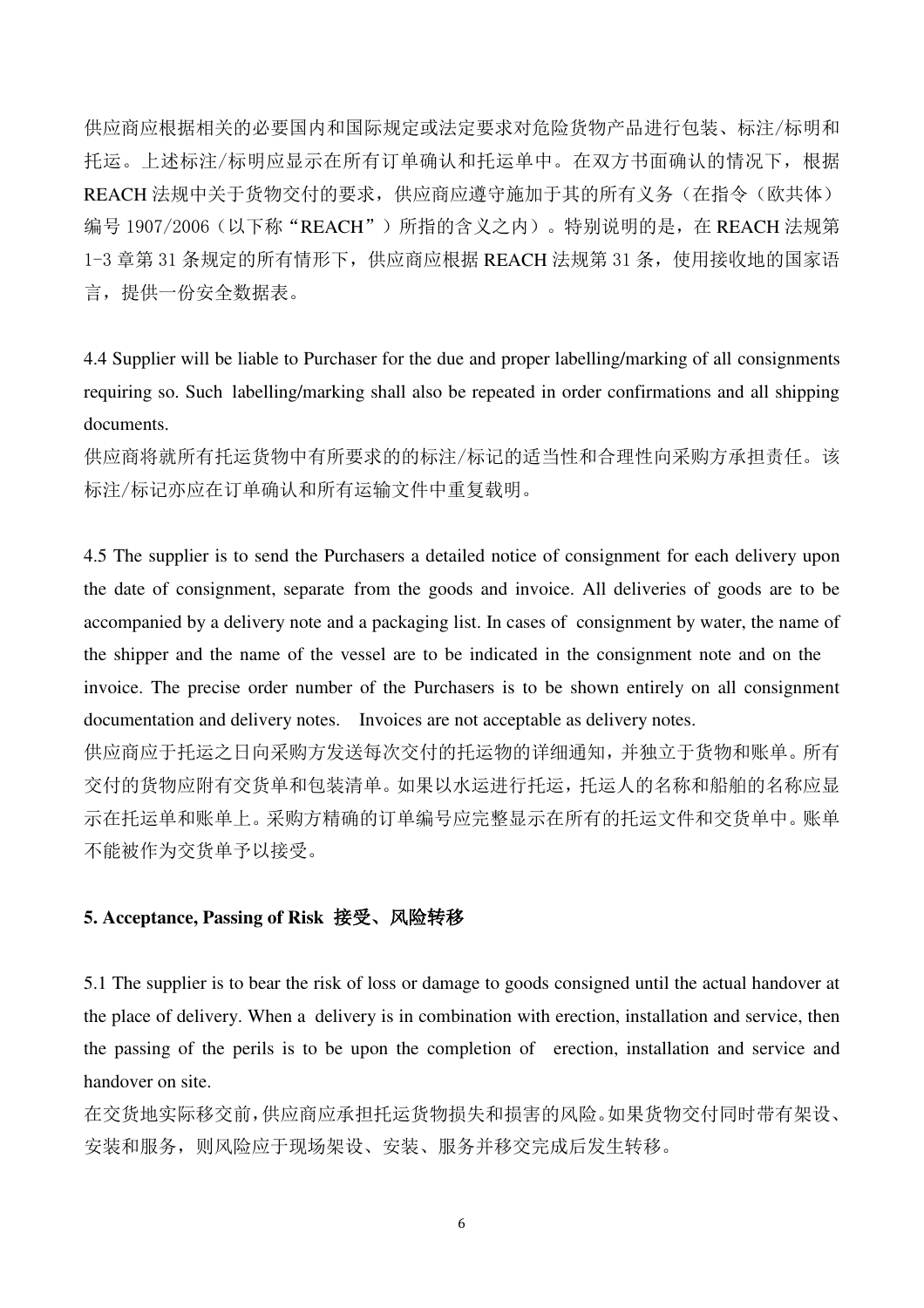5.2 Unless otherwise agreed, the Purchaser need only accept goods delivered on working days. Subject to any divergent agreements, acceptance can be declared by the Purchasers up to six weeks after delivery date. The passing of the perils are not to occur until the Purchasers declare to the supplier the successful acceptance of the goods. The use by the Purchasers of the goods delivered or the payment of invoiced amounts are not to mean the acceptance of the goods instead of a declaration of acceptance.

除非另行约定,采购方仅需在工作日接受货物。根据任何有分歧的约定,采购方可至迟于交付 日后的六周声明接受货物。直至采购方向供应商声明成功接受货物后方可发生风险转移。采购 方使用交付的货物或支付账单金额,而没有声明其接受货物,则并不意味着采购方已接受货物。

#### **6. Warranty, Indemnities** 保证、赔偿

6.1 The statutory requirements governing the Purchasers for good inwards checks are restricted to the following: volume, type, externally recognisable deficiencies such as transportation loss or damage and any other sundry recognisable deficiencies, and these are to be investigated upon receipt, but not to be notified to the supplier before the expiry of 5 working days (Mondays to Fridays) after receipt and/or discovery. In regard to the services: erection and installation, the foregoing stipulations are to be analogous.

采购方对货物进行内部检查所适用的法定要求限于以下:体积、类型、外部可辨认缺陷如运输 损失和损害及任何其他各类可辨认缺陷,这些将基于收到的货物进行调查,但在收到和/或发 现后 5 个工作日期满前无需通知供应商。关于服务: 架设、安装, 前述规定类比适用。

6.2 Subject to any other sundry statutory requirements, deliveries of goods are to comply with the following features: the contractually agreed characteristics, the legislation governing- products and -ecological environment conservation, the relevant pertinent safety regulations, the latest state-of-the-art of science and technologies, in particular the technical standards and guidelines, the performance- and consumption –figures indicated by the supplier, the latest regulations of the authorities, the currently valid accident- and labour –protection regulations and the highest excellence in accordance with type and quality.

根据任何其他各类法定要求,货物的交付应遵守以下特征:合同约定的特性、产品和生态环境 保护的管辖法律、相关适当的安全规定、最新的先进科学技术,特别是技术标准和指导、供应 商标示的性能和消耗数值、权威部门的最新规定、当前有效的事故和劳动保护规定,以及根据 类型和质量所具有的最高品质标准。

7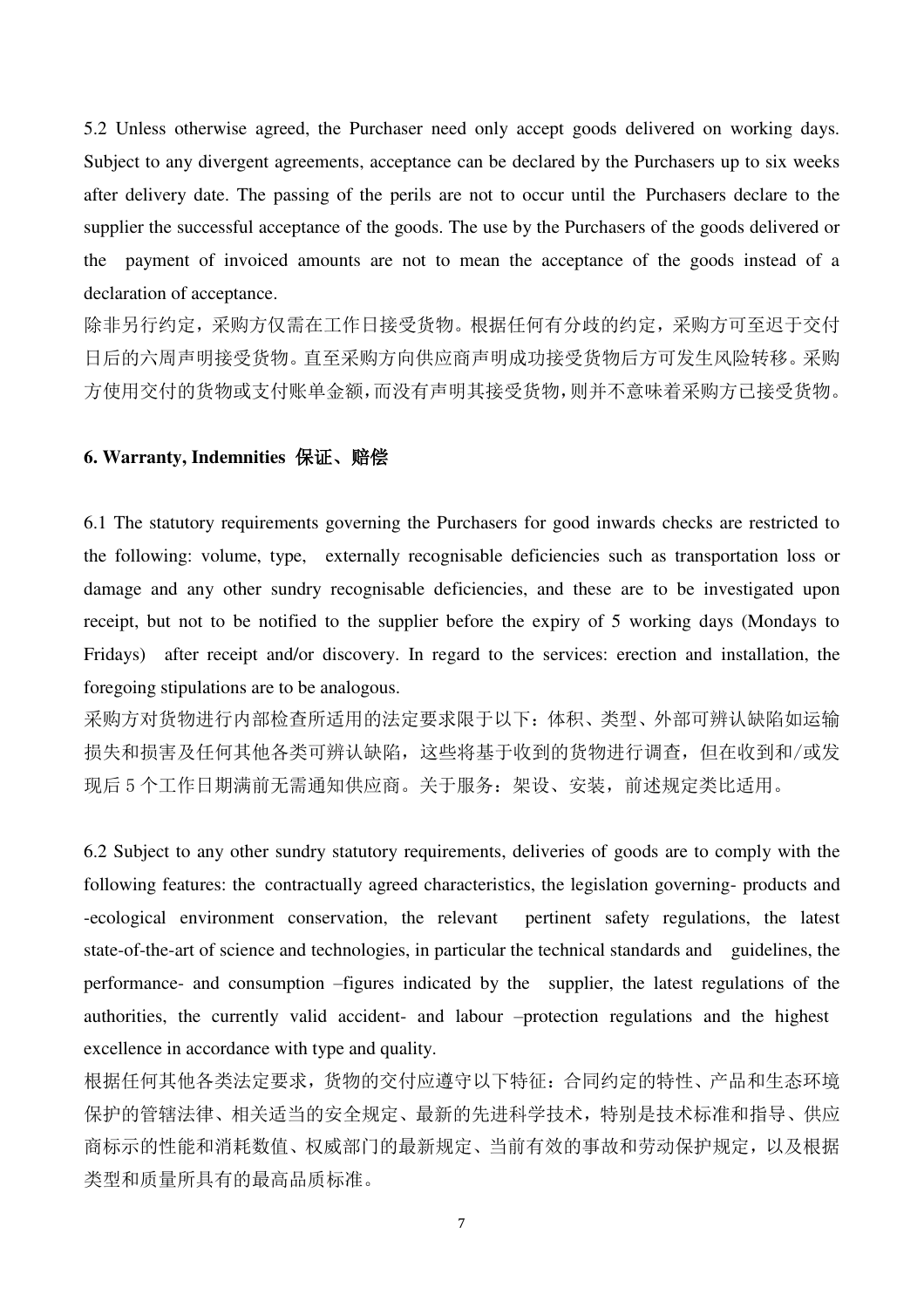6.3 In case that the delivered product is produced according to a specification given by Purchaser, in particular according to given technical parameters, chemical qualities and mixtures, Supplier shall be obliged to examine the products for their accurateness and suitability for the intended purpose of use. Supplier is obliged to inform Purchaser in writing if the delivered product is not suitable for the intended purpose of use.

如果交付的产品是根据采购方提供的说明进行生产,特别是根据给定的技术参数、化学品质和 混合物,供应商有义务检查产品对预期使用目的的准确性和适用性。如果交付的产品不适合预 期使用目的,供应商有义务以书面形式通知采购方。

6.4 If Purchaser and Supplier operate within a current and on-going business relation, Supplier shall, if reasonable, be obliged to inform Purchaser of modifications of the specification, the manufacturing, the suggested application and the packing of the delivered product in such a timely manner that Purchaser will be enabled to examine the modifications appropriately, e. g. by inspection at Supplier's plant. Furthermore, Supplier shall be obliged to inform Purchaser of modifications in the data sheets to be submitted by Supplier at the latest upon the receipt of the delivery.

如果采购方和供应商仍在当前持续的业务关系中运营,且如果合理的话,供应商有义务将已交 付产品的规格修改、制造、建议的应用程序和包装及时告知采购方,以使采购方能够适当地检 查修改之处,例如在供应商的工厂进行检查。另外,供应商应至迟于采购方接收交付物时将供 应商所需提交的数据表中所作的修改告知采购方。

6.5 When a delivery of goods is deficient, the Purchasers are entitled to avail themselves unrestrictedly of statutory deficiency rights. The Purchasers are entitled to select: the rectification of a deficiency or new supply and/or new manufacture. The supplier is to bear the cost of subsequent fulfilment to include the charges incurred for supplying-/ delivering the goods to a location other than that originally agreed. In this regard, the supplier is to keep to the operational requirements of the Purchasers when fulfilling subsequent rectifications-/ replacements. Should any rectification-/ replacement be in arrears and not within the agreed time period for compliance, abortive or should the compliance time period be dispensable, then the Purchasers can assert further claims under the relative statutory requirements for deficiencies.

如果货物的交付存在缺陷,采购方有权不受限制地利用针对缺陷享有的法定权利。采购方有权 选择:修正缺陷或要求新的供应品和/或新的制造品。供应商应承担后期履行的费用,包括将 货物供应/交付至非原约定地点所产生的费用。就此,供应商在履行后期修正/替换义务时应遵

8